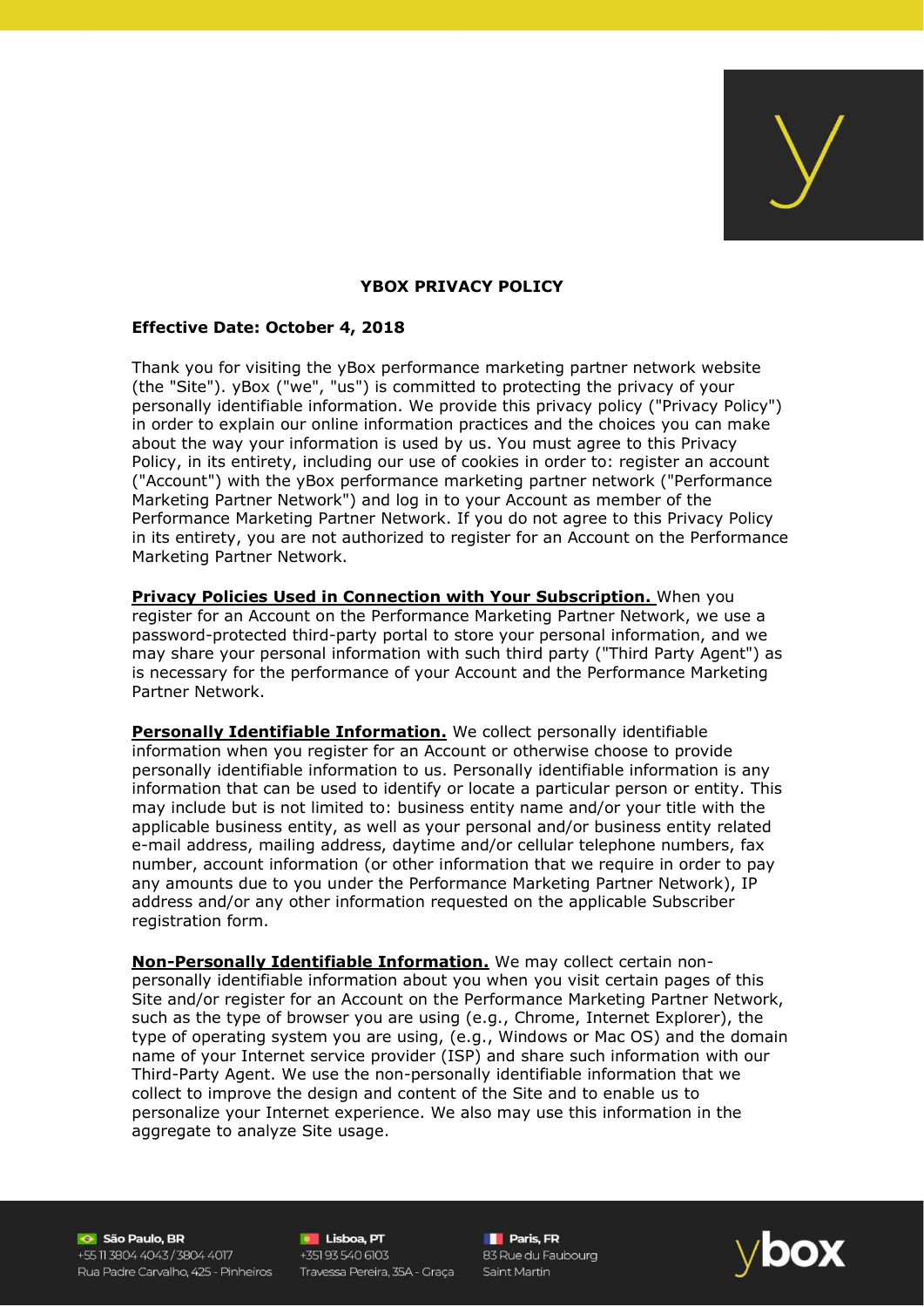**Cookies and Web Beacons and Ad Identifiers.** To enhance your experience with the Site, we use "cookies." Cookies are small packets of data stored on your computer used to store your preferences. Cookies, by themselves, do not tell us your e-mail address or other personally identifiable information. You may set your browser to warn you that cookies are in use, or to block the use of cookies. We use strictly necessary cookies to allow you to move around the Site and log in to your Account, and functional cookies to improve the services and support available to you. Accepting strictly necessary cookies is a condition of using the Site. You can control whether or not functional cookies are used, though preventing them may mean some services and support will be unavailable. Cookies may be managed for us by third parties; where this is the case, we do not allow the third party to use the cookies for any purpose other than as necessary to provide the services.

We may additionally collect information using Web beacons, which are commonly referred to in the industry as web bugs, pixel tags or Clear GIFs. Web beacons are electronic images that may be used on the Site, in your Account, or in our emails to deliver cookies, count visits and determine if an email has been opened and acted upon.

End users can disable cookies in most internet browsers. An overview of the process is available at http://www.allaboutcookies.org/manage-cookies/. Disabling cookies will not, however, stop receipt of all advertisements. If an end user would like to opt out of a particular ad network, publisher, or advertiser's ads, they will need to contact those companies directly to inquire whether they have an opt-out option.

End users can also disable collection of ad identifiers for targeted advertising by enabling the Limit Ad Tracking setting on their smartphone. End users can also reset the ad identifier altogether using their smartphone's privacy settings

We may be a participant of the Google Third Party Serving Compatibility Program, in which case we would abide by the Third-Party Ad Serving Policy available at http://adwords.google.com/support/bin/answer.py?answer=94230

**Use of Information.** We use your personally identifiable information: (a) to send you information regarding your Account and the Performance Marketing Partner Network; (b) to track your compliance with the Terms and Conditions ("Terms and Conditions"); and/or (c) for validation, suppression, content improvement and feedback purposes. In addition, we may use your IP address for the purposes identified above, as well as to analyze trends, administer the Site, track users' movements, gather broad demographic information for aggregate use, and to confirm that a particular individual affirmed his/her consent to specific legal terms (e.g. a clickwrap license agreement). You agree that we, or our Third Party Agent, may contact you at any time regarding your Account or the Performance Marketing Partner Network and/or any other information that we may deem appropriate for

São Paulo, BR +55 11 3804 4043 / 3804 4017 Rua Padre Carvalho 425 - Pinheiros

**C** Lisboa, PT  $+35193540603$ Travessa Pereira, 35A - Graça

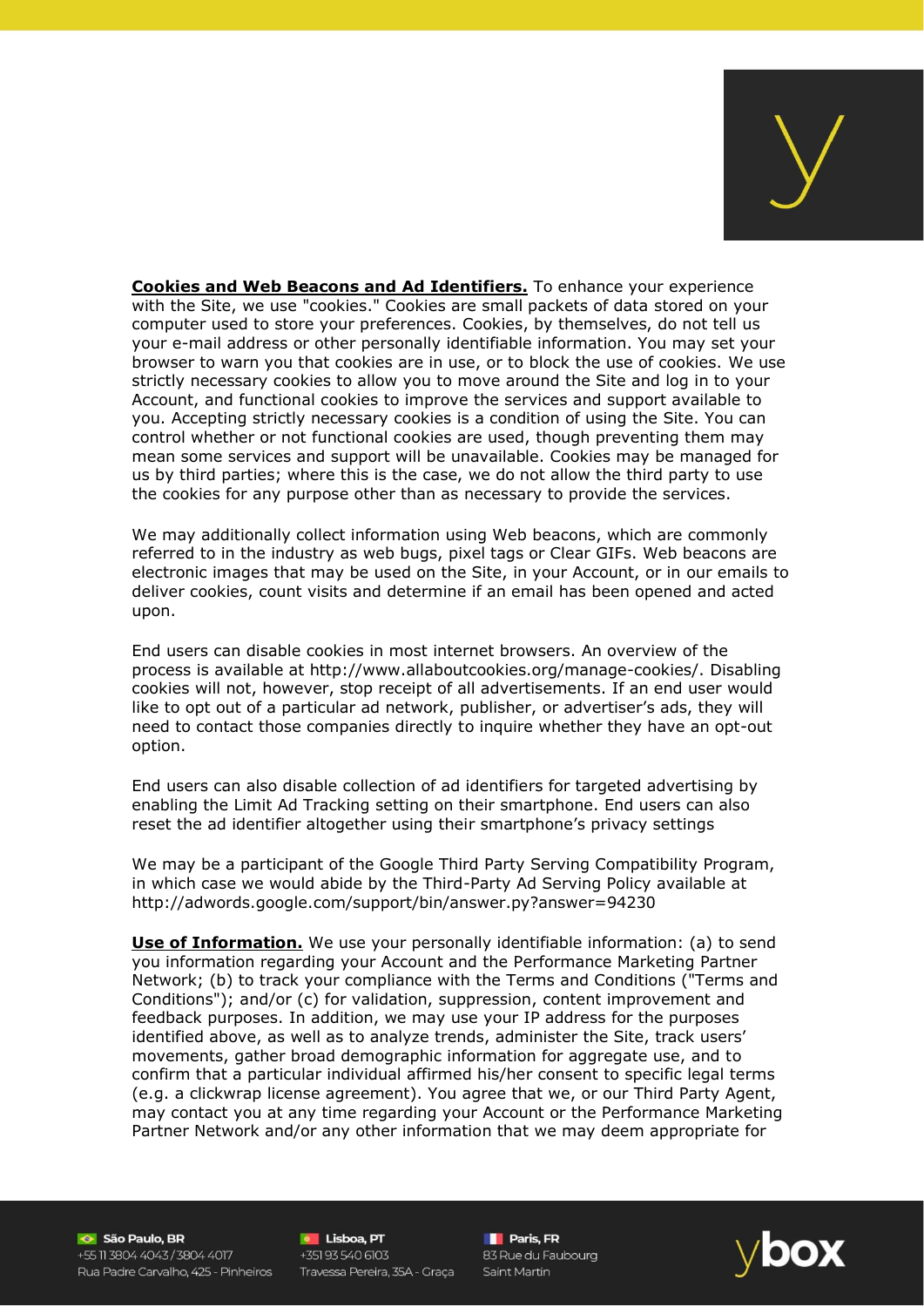

you to receive in connection with your Account on the Performance Marketing Partner Network. You may update your contact preferences as set forth below.

**Information Sharing.** As a general rule, and other than in connection with the limited exceptions set forth below, we will not sell, share or rent your personally identifiable information to or with others. Notwithstanding the foregoing, we may, from time to time, provide such information to certain third-party administrative vendors, including HasOffers, for efficiency purposes in providing administrative or program management services in connection with your Account. Any third-party vendor so used has agreed to protect the confidentiality of information provided by us. Further, we reserve the right to share your personally identifiable information: (a) where required by law, or requested by a court of competent jurisdiction; (b) in the event of any reorganization, merger, sale, joint venture, assignment, transfer or other disposition of all or any portion of our business, assets or stock; (c) where you are in violation of this Privacy Policy, the Terms and Conditions and/or Services Agreement; (d) in the case of a dispute; or (e) where we determine, in our sole discretion, that such disclosure is necessary to protect our rights and/or a third party, or necessary to protect us from liability of any kind. The aforementioned includes exchanging information with other companies and organizations for fraud protection.

**International Transfer of Data.** We may transfer information that we collect about you and your end users, including personal information, to affiliated entities, or to other third parties across borders and from your country or jurisdiction to other countries or jurisdictions around the world. If you or your end users are located in the European Union or other regions with laws governing data collection and use that may differ from U.S. law, please note that you are transferring information and permitting the transfer of information, including personal information, to a country and jurisdiction that does not have the same data protection laws as your jurisdiction. You consent to the transfer of your information to the United States and the use and disclosure of information about you and your end users, including personal information, as described in this Privacy Policy.

São Paulo, BR +55 11 3804 4043 / 3804 4017 Rua Padre Carvalho 425 - Pinheiros **C** Lisboa, PT +351 93 540 6103 Travessa Pereira, 35A - Graça

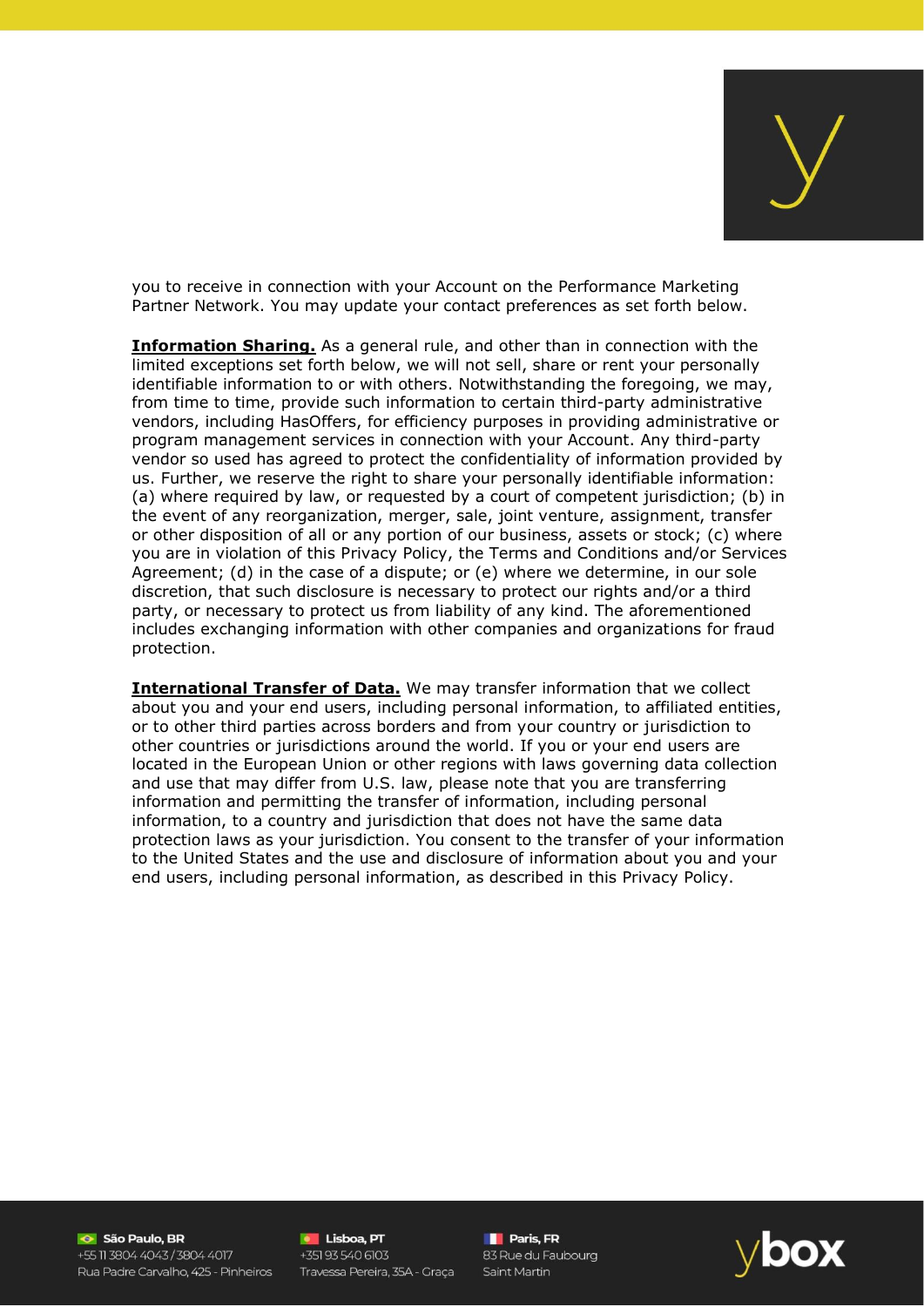

Where we act as a controller under European data law, our lawful basis for collecting and using the information described in this Privacy Notice will depend on the information concerned and the specific context in which we collect or use that information. We normally collect or use information from you only where we have collected your consent to do so, where we need the information to perform a contract with you, or where the processing is in our legitimate interests and not overridden by your data protection interests or fundamental rights and freedoms. Specifically, when we:

- $\circ$  use information to create or manage an account, we need it in order to provide relevant services;
- o use contact information for marketing purposes, we do so with your consent (which you can revoke at any time); and
- o gather usage data and analyze it to improve the Site, we do so based on our legitimate interest in safeguarding and improving the Site.

If you have any questions or concerns about how information is processed, including questions about how to exercise your rights as a data subject, please contact us at the contact information provided in this Privacy Notice.

**Data Retention.** Subject to any mandatory obligations to delete data, your information may be retained by us and in our Third-Party Agent portal, server logs, databases and records. We will keep your information for no longer than necessary for the purposes for which it is processed. Where there are technical limitations that prevent deletion or anonymization, we will safeguard and limit the use of information as required by applicable law.

**Your Employees.** Your acceptance of the terms of this Privacy Policy, in their entirety, shall extend to your employees. You agree that any of your employees that access your Account or visit the Site under the scope of their employment with you agree to the terms of this Privacy Policy.

**Security.** We endeavor to safeguard and protect our Account holders' information. When Account holders submit personally identifiable information to the Performance Marketing Partner Network, their personally identifiable information is protected both online and offline. When our registration process asks registrants to submit information such as bank account information and/or credit card information ("Sensitive Information"), and when we transmit such Sensitive Information, that Sensitive Information is encrypted and protected. The Third-Party Agent servers that we utilize to store personally identifiable information are kept in a secure physical environment. The Third-Party Agent has security measures in place to protect the loss, misuse and alteration of personally identifiable information stored on its servers.

São Paulo, BR +55 11 3804 4043 / 3804 4017 Rua Padre Carvalho 425 - Pinheiros

**C** Lisboa, PT +351 93 540 6103 Travessa Pereira, 35A - Graça